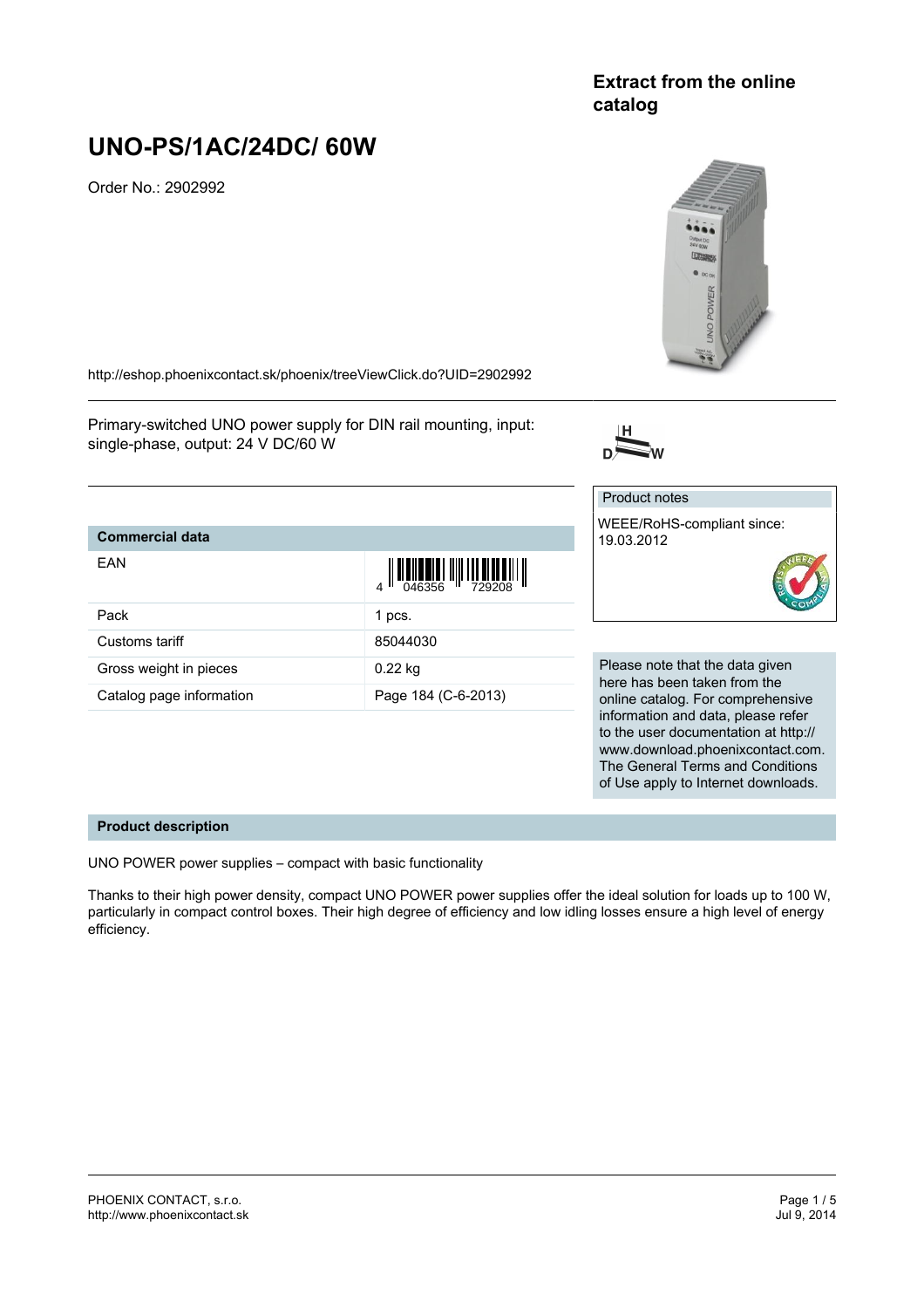## **Technical data**

#### **Dimensions**

| Width  | 35 mm |
|--------|-------|
| Height | 90 mm |
| Depth  | 84 mm |

## **Ambient conditions**

| Degree of protection                           | IP <sub>20</sub>                       |
|------------------------------------------------|----------------------------------------|
| Ambient temperature (operation)                | $-25$ °C  70 °C (> 55° C derating)     |
| Ambient temperature (storage/transport)        | $-40\degree$ C  85 $^{\circ}$ C .      |
| Max. permissible relative humidity (operation) | $\leq$ 95 % (at 25 °C, non-condensing) |
| Noise immunity                                 | EN 61000-6-2:2005                      |

## **Input data**

| Input voltage range          | 85 V AC  264 V AC                      |
|------------------------------|----------------------------------------|
| AC frequency range           | 45 Hz  65 Hz                           |
| Current consumption          | 1 A (120 V AC)                         |
|                              | 0.6 A (230 V AC)                       |
| Inrush surge current         | $<$ 30 A (typical)                     |
| Power failure bypass         | $>$ 20 ms (120 V AC)                   |
|                              | > 85 ms (230 V AC)                     |
| Input fuse                   | 2.5 A (slow-blow, internal)            |
| Choice of suitable fuses     | 6 A  16 A (Characteristics B, C, D, K) |
| Type of protection           | Transient surge protection             |
| Protective circuit/component | Varistor                               |

#### **Output data**

| Nominal output voltage | 24 V DC ±1%                                       |
|------------------------|---------------------------------------------------|
| Output current         | $2.5$ A (-25 $^{\circ}$ C  55 $^{\circ}$ C)       |
| Derating               | 55 °C  70 °C (2.5%/K)                             |
| Connection in parallel | Yes, for redundancy and increased capacity        |
| Connection in series   | Yes                                               |
| Control deviation      | $1\%$ (change in load, static 10 %  90 %)         |
|                        | < 2 % (Dynamic load change 10 %  90 %, 10 Hz)     |
|                        | $\leq$ 0.1 % (change in input voltage $\pm$ 10 %) |
| Residual ripple        | PP (with nominal values)                          |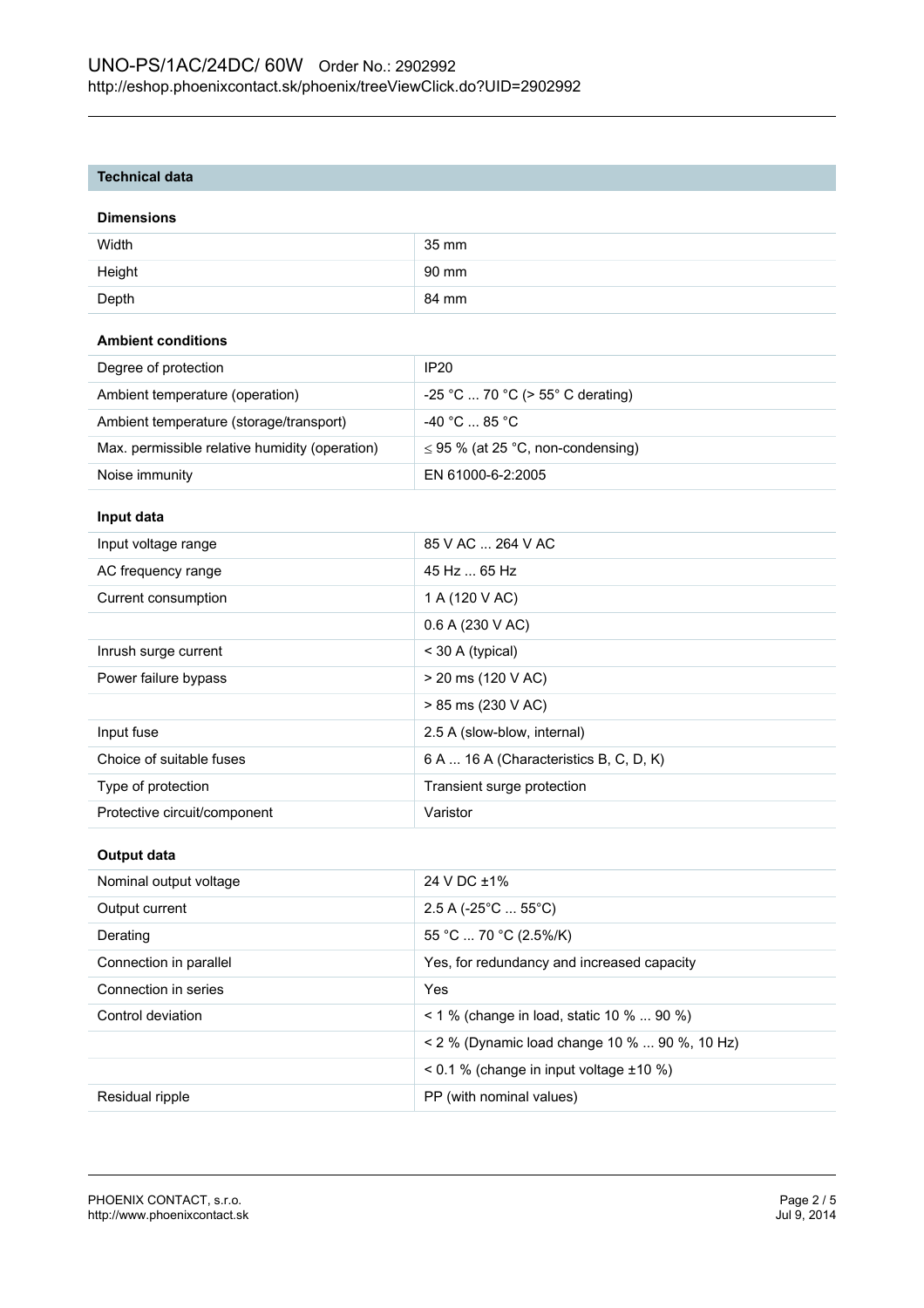| Maximum power dissipation NO-Load                                                                                                      | < 0.3 W                                        |
|----------------------------------------------------------------------------------------------------------------------------------------|------------------------------------------------|
| Power loss nominal load max.                                                                                                           | < 7 W                                          |
| General                                                                                                                                |                                                |
| Net weight                                                                                                                             | $0.2$ kg                                       |
|                                                                                                                                        |                                                |
| Efficiency                                                                                                                             | > 90 % (for 230 V AC and nominal values)       |
| Insulation voltage input/output                                                                                                        | 4 kV AC (type test)                            |
|                                                                                                                                        | 3 kV AC (routine test)                         |
| Protection class                                                                                                                       | II (in closed control cabinet)                 |
| MTBF (IEC 61709, SN 29500)                                                                                                             | 785787 h (According to EN 29500)               |
| Mounting position                                                                                                                      | horizontal DIN rail NS 35, EN 60715            |
| Assembly instructions                                                                                                                  | Alignable: 0 mm horizontally, 30 mm vertically |
| Electromagnetic compatibility                                                                                                          | Conformance with EMC Directive 2004/108/EC     |
| Low Voltage Directive                                                                                                                  | Conformance with LV directive 2006/95/EC       |
| Standard - Electrical equipment of machines                                                                                            | EN 60204-1                                     |
| Standard - Electrical safety                                                                                                           | IEC 60950-1/VDE 0805 (SELV)                    |
| Standard - Electronic equipment for use in<br>electrical power installations and their assembly<br>into electrical power installations | EN 50178/VDE 0160 (PELV)                       |
| Standard – Safety extra-low voltage                                                                                                    | IEC 60950-1 (SELV) and EN 60204 (PELV)         |
| Standard - Safe isolation                                                                                                              | DIN VDE 0100-410                               |
| Standard - Protection against electric shock                                                                                           | DIN 57100-410                                  |
| Standard – Limitation of mains harmonic currents                                                                                       | EN 61000-3-2                                   |
| Approval - requirement of the semiconductor<br>industry with regard to mains voltage dips                                              | EN 61000-4-11                                  |
| Information technology equipment - safety<br>(CB scheme)                                                                               | CB Scheme                                      |
| UL approvals                                                                                                                           | UL Listed UL 508                               |
|                                                                                                                                        | UL/C-UL Recognized UL 60950                    |
|                                                                                                                                        | NEC Class 2 as per UL 1310                     |
|                                                                                                                                        |                                                |

## **Connection data, input**

| Connection method                      | Screw connection      |
|----------------------------------------|-----------------------|
| Conductor cross section solid min.     | $0.2 \text{ mm}^2$    |
| Conductor cross section solid max.     | $2.5$ mm <sup>2</sup> |
| Conductor cross section stranded min.  | $0.2 \text{ mm}^2$    |
| Conductor cross section stranded max.  | $2.5$ mm <sup>2</sup> |
| Conductor cross section AWG/kcmil min. | 24                    |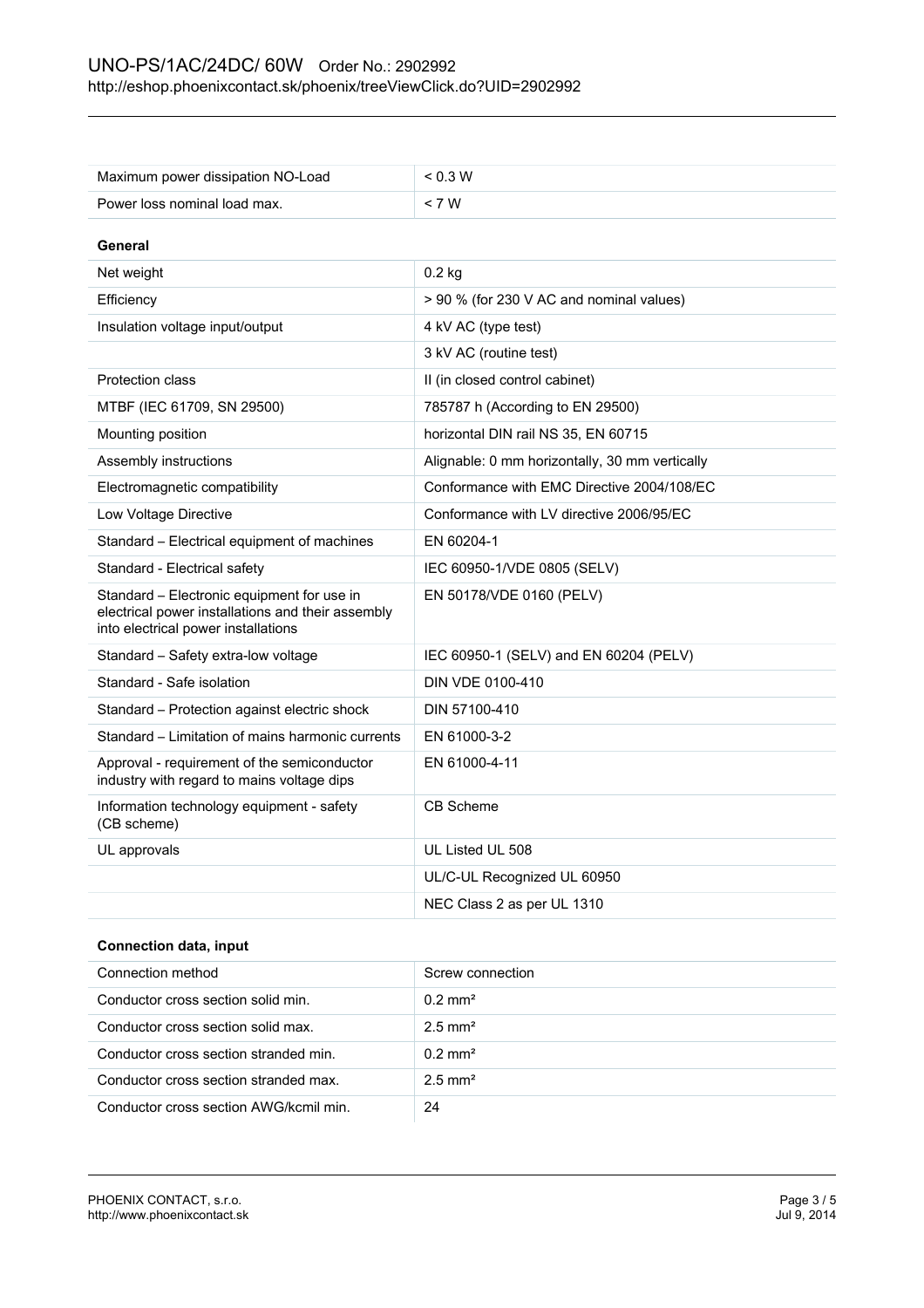## UNO-PS/1AC/24DC/ 60W Order No.: 2902992 <http://eshop.phoenixcontact.sk/phoenix/treeViewClick.do?UID=2902992>

| Conductor cross section AWG/kcmil max | 14             |
|---------------------------------------|----------------|
| Stripping length                      | 8 mm           |
| Screw thread                          | M <sub>3</sub> |

#### **Connection data, output**

| Connection method                      | Screw connection      |
|----------------------------------------|-----------------------|
| Conductor cross section solid min.     | $0.2 \text{ mm}^2$    |
| Conductor cross section solid max.     | $2.5$ mm <sup>2</sup> |
| Conductor cross section stranded min.  | $0.2 \text{ mm}^2$    |
| Conductor cross section stranded max.  | $2.5$ mm <sup>2</sup> |
| Conductor cross section AWG/kcmil min. | 24                    |
| Conductor cross section AWG/kcmil max  | 14                    |
| Stripping length                       | 8 mm                  |

## **Signaling**

Output name **LED** status indicator

## **Certificates**



Certification cULus Listed, cULus Recognized, IECEE CB Scheme

Certifications applied for: Certification Ex:

## **Drawings**

#### Block diagram